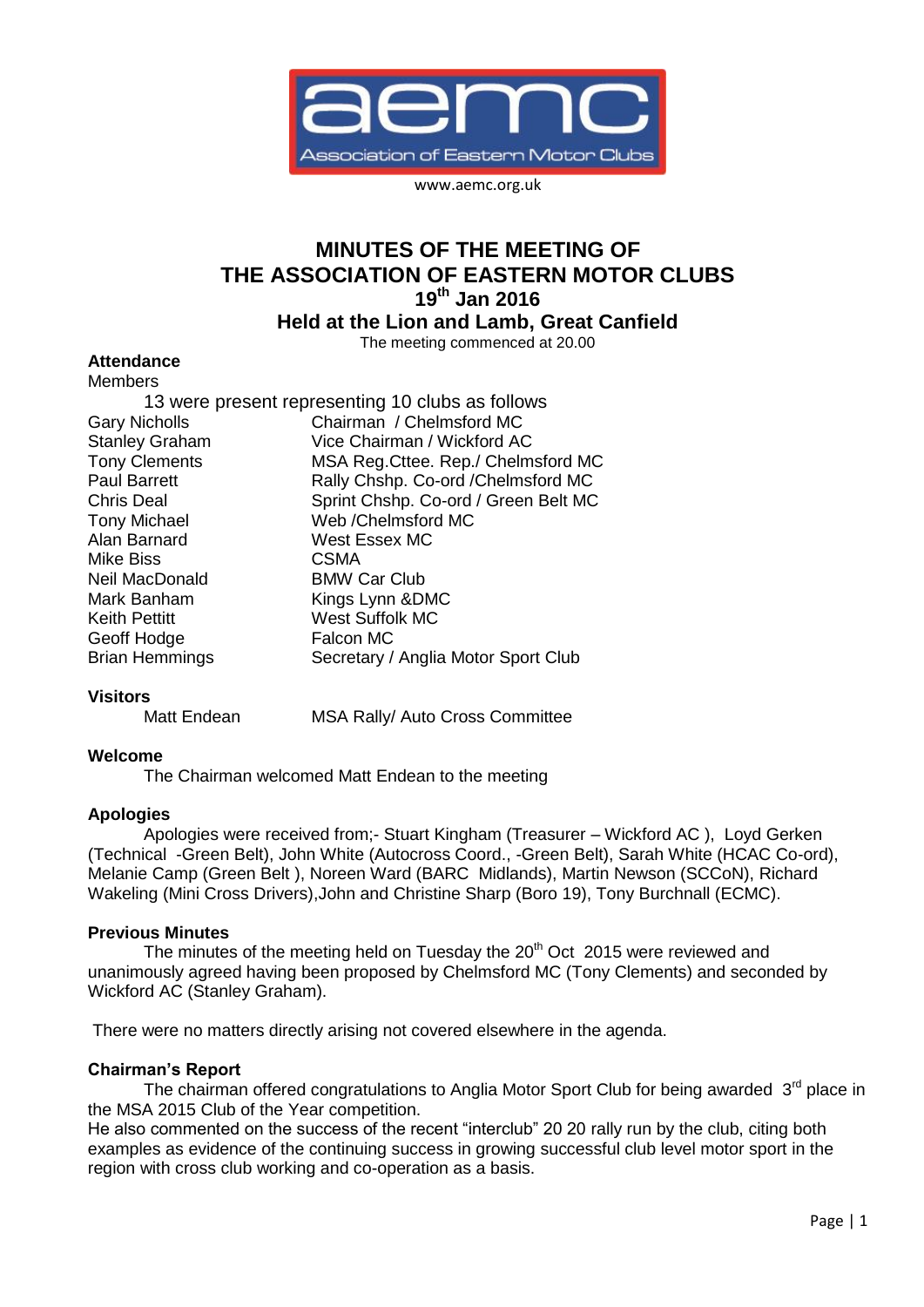In response AMSC expressed thanks for the comments and indicated that as a consequence of the success of the 20 20 it had been agreed to plan a similar event for 2017.

### **Treasurers Report**

In his absence the treasurer had supplied a summary report as follows.

The Association cash accounts currently stand at a total of £10,354.

There are however payments in progress associated with the 2015 Stage Rally Championship which will when finalised will result in an account of £9609.

Renewed Association membership currently stands at 17 clubs. Notification has been received from one club who will not be renewing as they have disbanded.

It is anticipated that all other clubs will renew.

Those clubs who have not yet renewed were urged to do so at the first convenient time. If there are any queries or the invoice has gone astray can they please contact the treasurer or secretary.

### **Secretary's report**

Correspondence has been received as follows:- Copies of minutes and notices from other associations. Monthly newsletters from Sevenoaks & DMC and ACU Eastern Centre. Requests to distribute notifications / regulations for associated club events.

Applications for membership:-

There have been no requests for membership.

### **Autocross Report**

The Autocross coordinator had provided a brief report in his absence as follows. Regulations for the Autocross Championship have been completed and are in the process of final ratification prior to submission to the MSA.

The series comprises 4 double header events giving a total of 8 rounds with the first round planned for July.

An observation was made from the meeting for awareness that a revised timing for submission of championship requests is in place for 2106.

Sarah White has also indicated that she wishes to resign from her role as HCAC (Home Counties Autocross Championship) coordinator with effect from the 2017 season. It was suggested that as the association AGM is due in April the task of appointing a replacement should be tackled then.

# **Stage Rally Championship**

A report was provided on the 2015 Jelf Motorsport AEMC Stage Rally Championship.

This was completed successfully at the Rockingham event in Dec.. No problems or issues were raised with the results when published and Roland Brown and Terry Luckings were awarded First place overall with David Smalley and Robert Ginn coming in second place.

The presentation of awards will take place at a joint awards event with ASEMC. This is being held at the Brands Hatch Place Hotel on 18<sup>th</sup> Feb. 2016

The MSA Registration for the 2016 championship which is once again being sponsored by Jelf Motorsport is in place.

The championship commences with the CMC Brands event at the end of Jan. which will be followed by a further 10 qualifying rounds.

New for 2016 will be an online registration process for championship contenders.

# **Sprint Championship**

The presentation of the 2015 AEMC Sprint Championship Awards was confirmed as being at the same event as the Stage Rally awards at the Brands Hatch Place Hotel.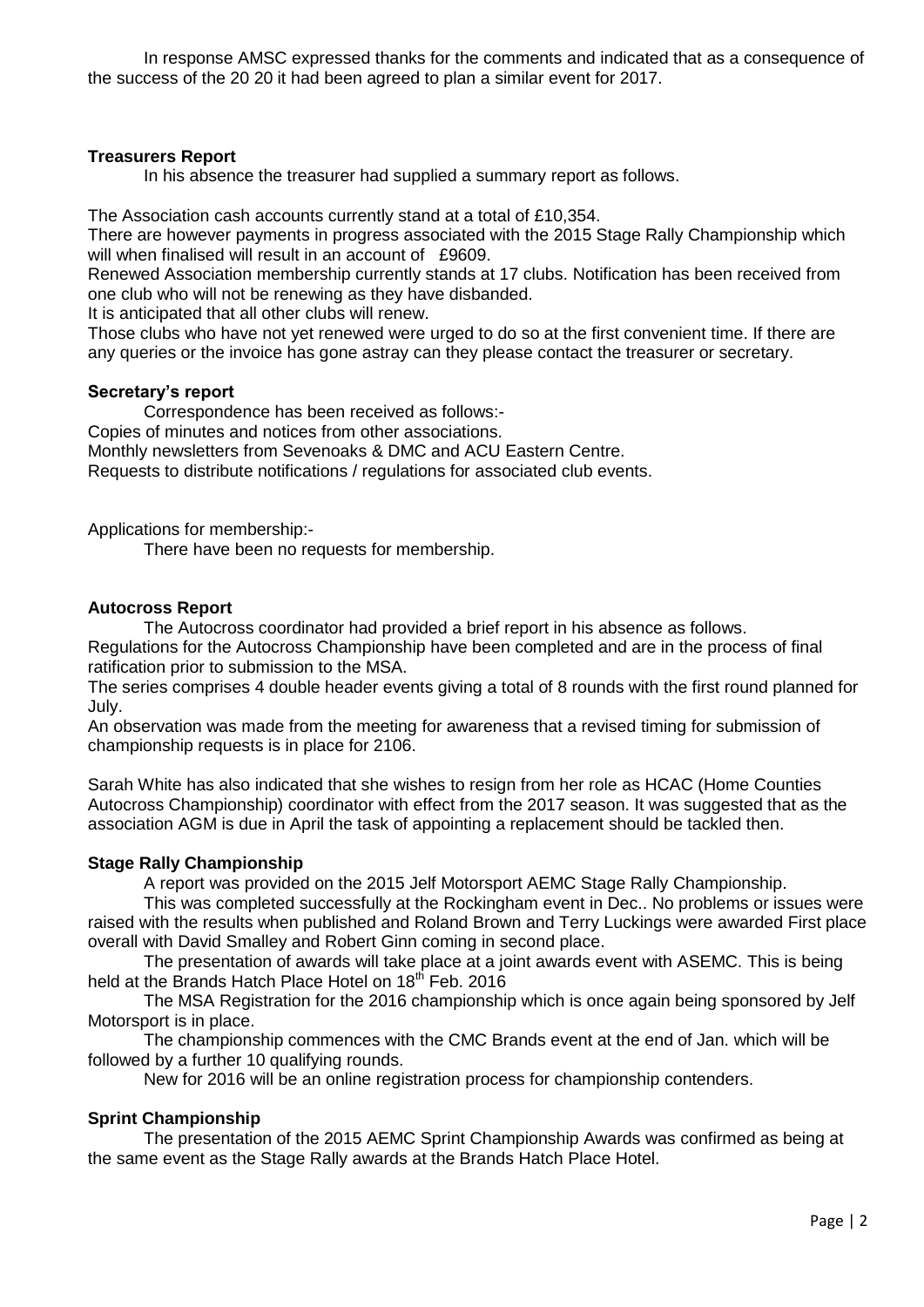The funding arrangements for the event were queried for information. The current assumption is that the AEMC portion of the costing will be funded effectively through the Sprint Championship at a similar cost to previous years. This to be confirmed with ASEMC. ACTION PB / CD

The regulations for the 2016 Championship have been submitted to the MSA and registration is awaited. Once again the championship will be sponsored by Essex Extreme Ltd. The number of rounds is reduced slightly to 16 for 2016. This is largely a consequence of difficulties in agreeing acceptable dates at North Weald which has resulted in a reduction in the number of rounds there.

On line registration will also be in place for this championship.

### **MSA Rallies Committee Update**

Matt Endean indicated that there had been no recent meeting and therefore no new information to report.

He indicated that the roll out of the Rally Future programme had continued with the marshals on line accreditation scheme having been very recently launched.

A comment was made from the meeting that it had become apparent that there was a Rally Forum being held in the West Midlands. As the original understanding was that these would be held with the support of all regions and as there had been no contact to date it was asked if the situation in respect of involvement from the region could be determined.

# **MSA Regional Committee**

There had been no further meetings and therefore no additional information to disseminate.

### **Go Motorsport**

It was announced that a new RDO had been appointed to cover the East Midlands which includes much of the AEMC region. Tania Brown took up the role earlier this month and had indicated that she would seek to attend the next AEMC meeting. Richard Eggar is continuing to be involved but is now concentrating on a reduced scope of activities.

Clubs were reminded that the series of seminars for club officials starts at the end of this month. All clubs were urged to make the most of the opporunity by registering representatives to their local event. The most local sessions for the region are  $7<sup>th</sup>$  Feb in Kent and 20<sup>th</sup> Feb at Peterborough

Rally marshals were reminded that they would need to ensure their registration was valid for 2016. A number of individuals had registered late in 2015 in order to become aligned with the Rally Future initiative. It was highlighted that if the registration had been processed in 2015 and a registration card showing that year issued it is necessary to apply for a 2016 renewal. It was highlighted that this can be done through a very quick and simple "on line" process.

An approach that is being recommended through the Go Motorsport organisation is for clubs / associations to attend suitable local community shows e.g. agricultural shows. An initial discussion at the meeting couldn't identify any suitable events in the region. Clubs were asked to look for opportunities and to make contact with an RDO to progres planning if any are identified. BMW Car Club identified that their annual show normally held in August would be a strong candidate. This to be followed up.

# **Training**

The arrangements for the Rally marshals Traing Day on the  $6<sup>th</sup>$  Feb. were reported as being in place. To date 68 marshals have registered to attend.

Clubs were urged to check that they didn't have members who would wish to attend as additional numbers could be accomodated following an extension in the facilities to provide more capacity.

### **Communications**

Stanley Graham reported due to other pressures progress had been limited indicating that hopefully an initial report would be available prior to the next meeting.